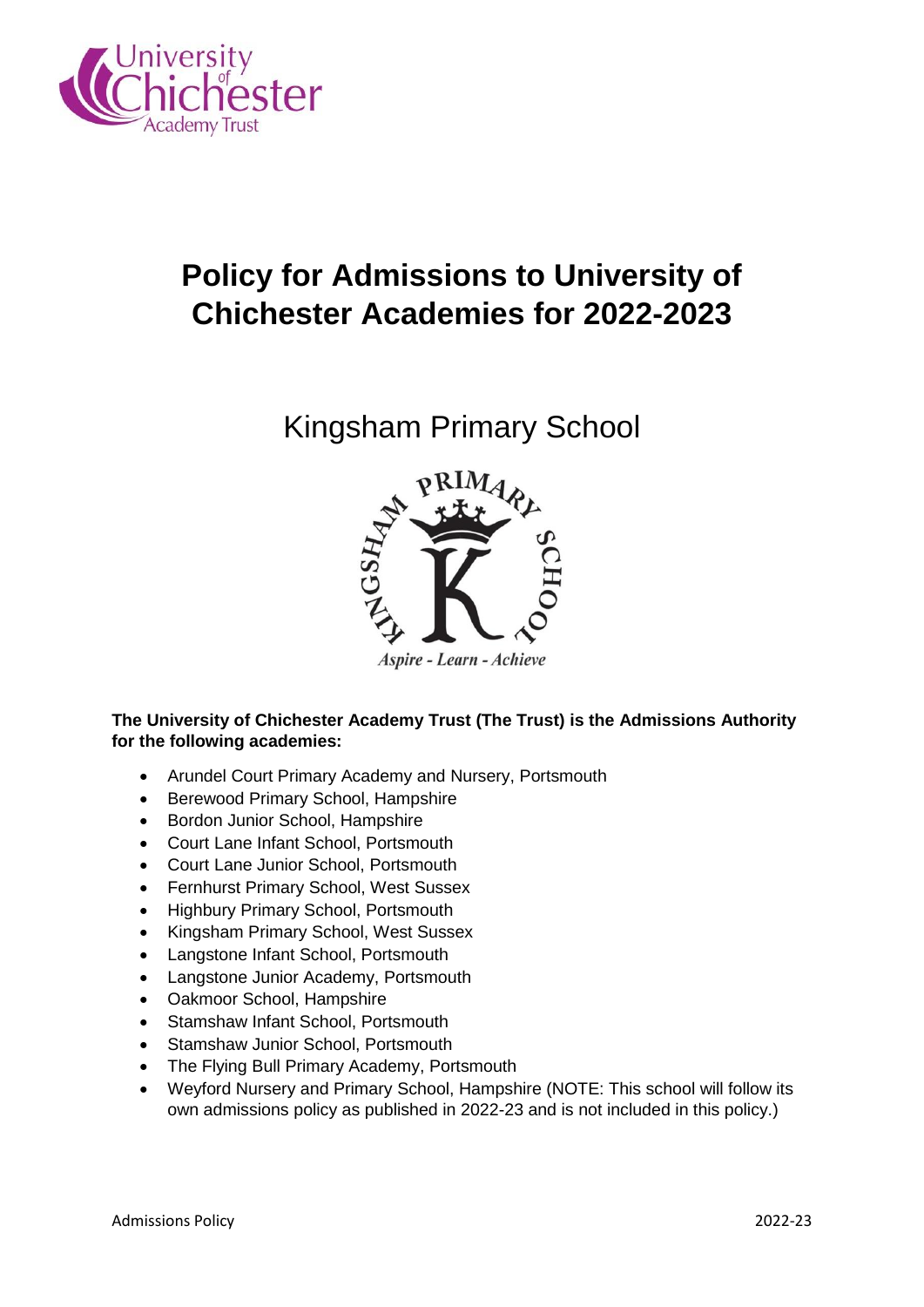**Our vision is for all young people to be inspired by an excellent education that raises their aspirations and enriches their lives. Our mission is to create a vibrant, inclusive and aspirational family of academies, transforming life chances for pupils through excellent teaching and learning. In order to uphold this, we seek to give priority in admissions arrangements which result in our academies being representative of their local communities and that groups that most need access to a high quality education are most likely to gain a place, where this is allowed within the Code. This includes children with special needs, looked after, children of service personnel and families facing disadvantage. In order to ensure the highest quality education we encourage the children of our staff to attend our academies.** 

The Trust will comply with all relevant provisions of the statutory codes of practice (the School Admissions Code and the School Admission Appeals Code) as they apply at any given time to maintained schools and with the law on admissions as it applies to maintained schools. Reference in the codes to admission authorities shall be deemed to be references to the governing body of the Trust. In particular, the Trust will take part in forums set up by the local authorities (LAs) in which its academies are located, to discuss admissions and have regard to their advice and will participate in the co-ordinated admission arrangements operated by Hampshire County Council, West Sussex County Council and Portsmouth City Council.

#### **Number of Admissions**

| Arundel Court Primary Academy and Nursery,  | 75  |
|---------------------------------------------|-----|
| Portsmouth                                  |     |
| Berewood Primary School, Hampshire          | 45  |
| Bordon Junior School, Hampshire             | 60  |
| Court Lane Infant School, Portsmouth        | 120 |
| Court Lane Junior School, Portsmouth        | 120 |
| Fernhurst Primary School, West Sussex       | 30  |
| <b>Highbury Primary School, Portsmouth</b>  | 60  |
| Kingsham Primary School, West Sussex        | 45  |
| Langstone Infant School, Portsmouth         | 90  |
| Langstone Junior Academy, Portsmouth        | 90  |
| Oakmoor School, Hampshire                   | 150 |
| Stamshaw Infant School, Portsmouth          | 90  |
| Stamshaw Junior School, Portsmouth          | 90  |
| The Flying Bull Primary Academy, Portsmouth | 60  |

### **The published admissions number (PAN) for entry to our academies in the following year groups from September 2021 is:**

# **Admissions Arrangements**

#### **Over-subscription criteria**

The following oversubscription criteria will be used to allocate places should there be more demand than places available as set out in an academy's published admission number (PAN). Any children with Education, Health and Care Plans that name an academy must be allocated a place even before the over-subscription criteria are applied.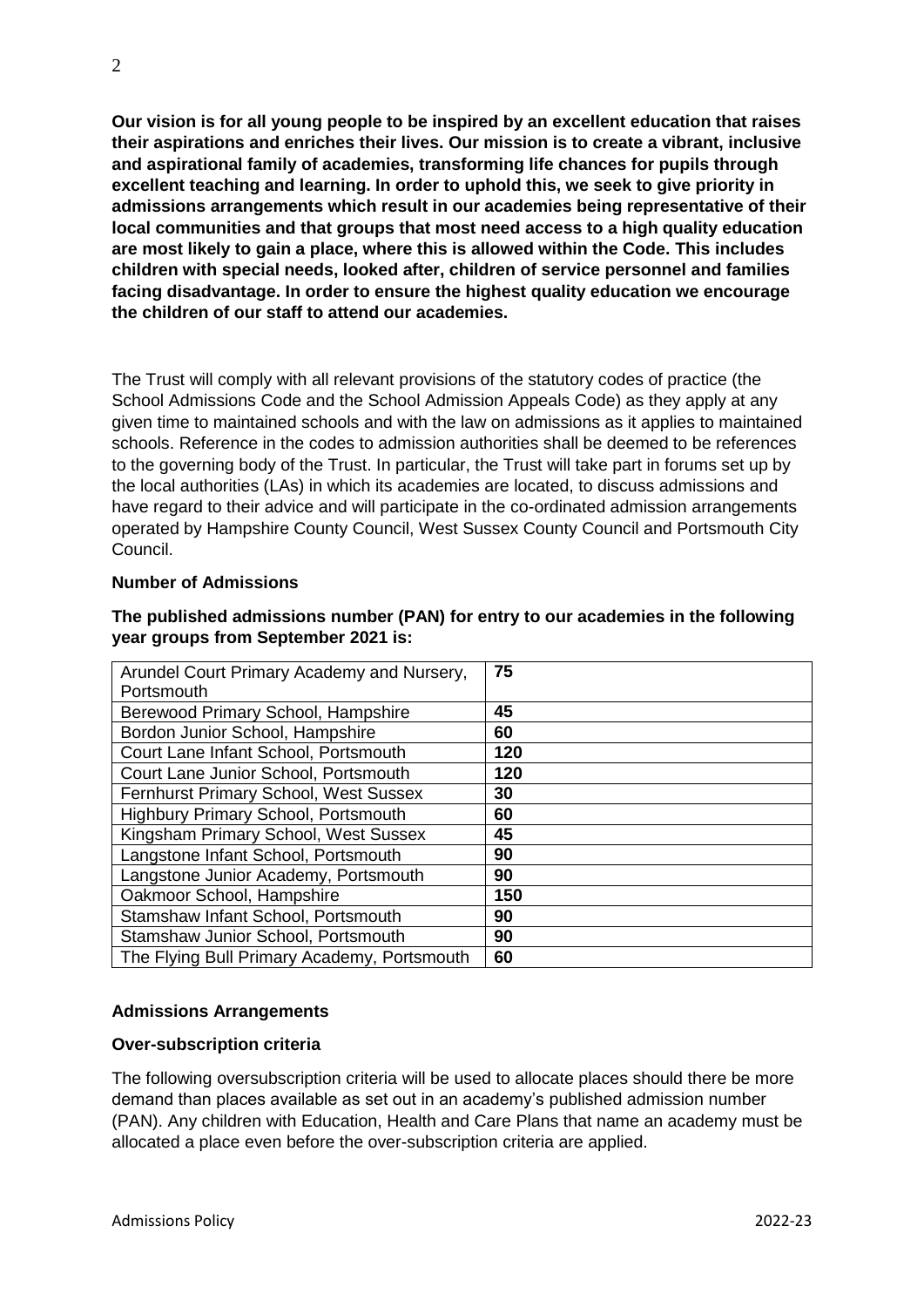# **1. Looked after Children (LAC). previously Looked After Children (PLAC) looked after by English LA's. and which are internationally adopted previously looked after children (IAPLAC).**

Looked after Children-These are defined as Looked after Children and all previously looked after children, including those children who appear to have been in state care outside of England and ceased to be in state care as a result of being adopted. Previously looked after children are children who were looked after but ceased to be so because they were adopted or became subject to a child arrangement order<sup>1</sup>or special guardianship order.

# **2. Children or families with significant, physical, psychological or social need.**

Evidence must be attached with the application. Applications under this criterion must be supported by written evidence from an appropriate professional involved stating clearly why the preferred school is the most appropriate for the child and reasons why other schools in the local authority are inappropriate (see additional information).

# **3. Children of staff employed at the school**

Children of a member of staff who has been employed at the school for two or more years at the time at which the application is made and/or the member of staff is recruited to fill a vacant post for which there is a demonstrable skill shortage (see additional information).

# **4. Children with a sibling in the school**

Children who have a brother or sister (living within the same household) already on roll and who will still be attending the school or a linked school (see table below) the following academic year.

This does include step-brothers/step-sisters/foster brothers/sisters living within the same household or children whose parents are married or cohabiting and live together within the same household (see additional information).

# **5. Catchment Area**

Children living within the school's designated catchment area. If the school cannot admit all applications from the catchment area, priorities 6(i) to 6 (iii), will be used to allocate places.

# **6. Children of UK service personnel and crown servants**

Families of service personnel with a confirmed posting, or crown servants returning from overseas. This is when the UniCAT Admissions Authority must allocate a place in advance of the family arriving in the area (as long as one is available)

# **7. Out of Catchment Area**

Children living outside the school's catchment area in the following priority order:

i) children attending, at the time of application, a named linked school (see table below)

ii) Children eligible for the service premium at the time of application to the school.

**.** 

 $1$  Child arrangements orders are defined in Section 8 of the Children Act, as amended by Section 12 of the Childrens and Families Act 2014. Child arrangements orders replace residence orders and any residence order in force prior to 22/4/14 is deemed to be a child arrangements order.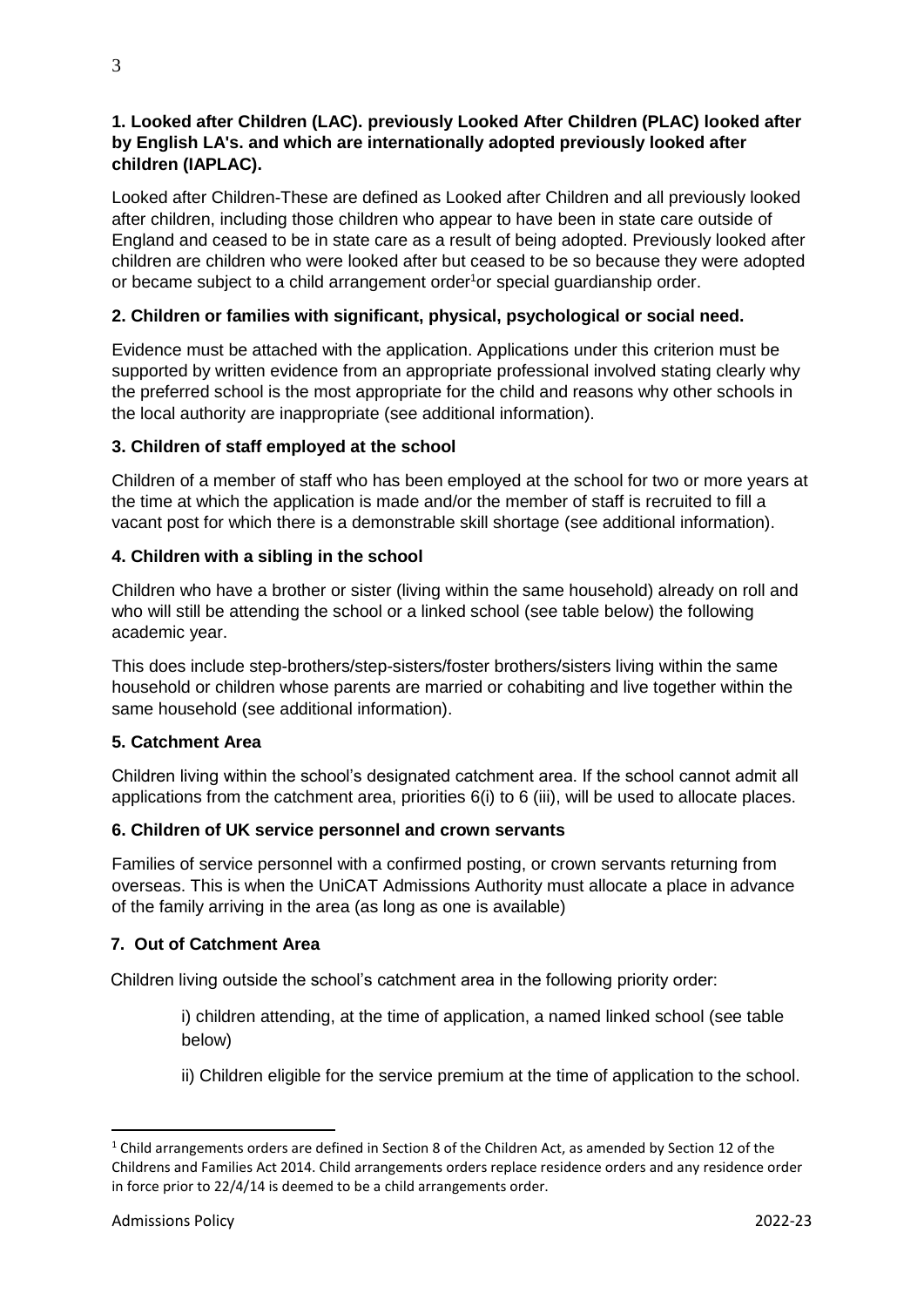Note - service premium is paid to eligible children of armed services personnel under S14 of the Education Act 2002

iii) Children who live closest to the school, based on the shortest distance from home to school, measured 'as the crow flies'. (This distance will be used where necessary to prioritise applications- see additional information).

Should there be two or more identical distances requiring prioritisation, this will be done by casting lots (see additional information).

Should the academy be oversubscribed from within any of the criteria 6(i) to 6 (iii) above, then any additional criteria as given in  $6(i)$  to 6 (iii) will be used to prioritise applications within these categories.

# **Displaced Sibling**

Where the LA is unable to meet a parental preference in relation to a catchment school in the normal admission round, the LA will have to allocate a place at a lower preference school or even allocate the next nearest school with places available. Parents may prefer to then try and get a place for another sibling at the same school. In such instances, this school could then be treated as the catchment school for subsequent sibling applications. Parents would have to notify the LA on application that they consider this exception applies. If the application was for the actual catchment school this criterion would still be applied.

#### **Pupils with a statutory education, health and care plan (EHCP)**

The Admissions code states *"all children whose…Education Health and Care (EHC) plan names the school must be admitted".* These children will have priority for admission over and above all other admission applications and will be included in the admissions allocation process.

#### **Linked schools**

The following schools are linked:

| School being applied for:       | Linked school:                              |
|---------------------------------|---------------------------------------------|
| <b>Bordon Junior School</b>     | <b>Bordon Infant School</b>                 |
| <b>Court Lane Junior School</b> | <b>Court Lane Infant School</b>             |
| Langstone Junior Academy        | Langstone Infant School                     |
| Oakmoor School                  | Bordon Junior School, Bordon                |
|                                 | St Matthew's Church Of England (Aided)      |
|                                 | Primary School Blackmoor,                   |
|                                 | Woodlea Primary School,                     |
|                                 | The Holme Church of England (Controlled)    |
|                                 | Primary School,                             |
|                                 | <b>Weyford Nursery &amp; Primary School</b> |
| <b>Stamshaw Junior School</b>   | <b>Stamshaw Infant School</b>               |

# **Additional Information**

#### **Looked after children**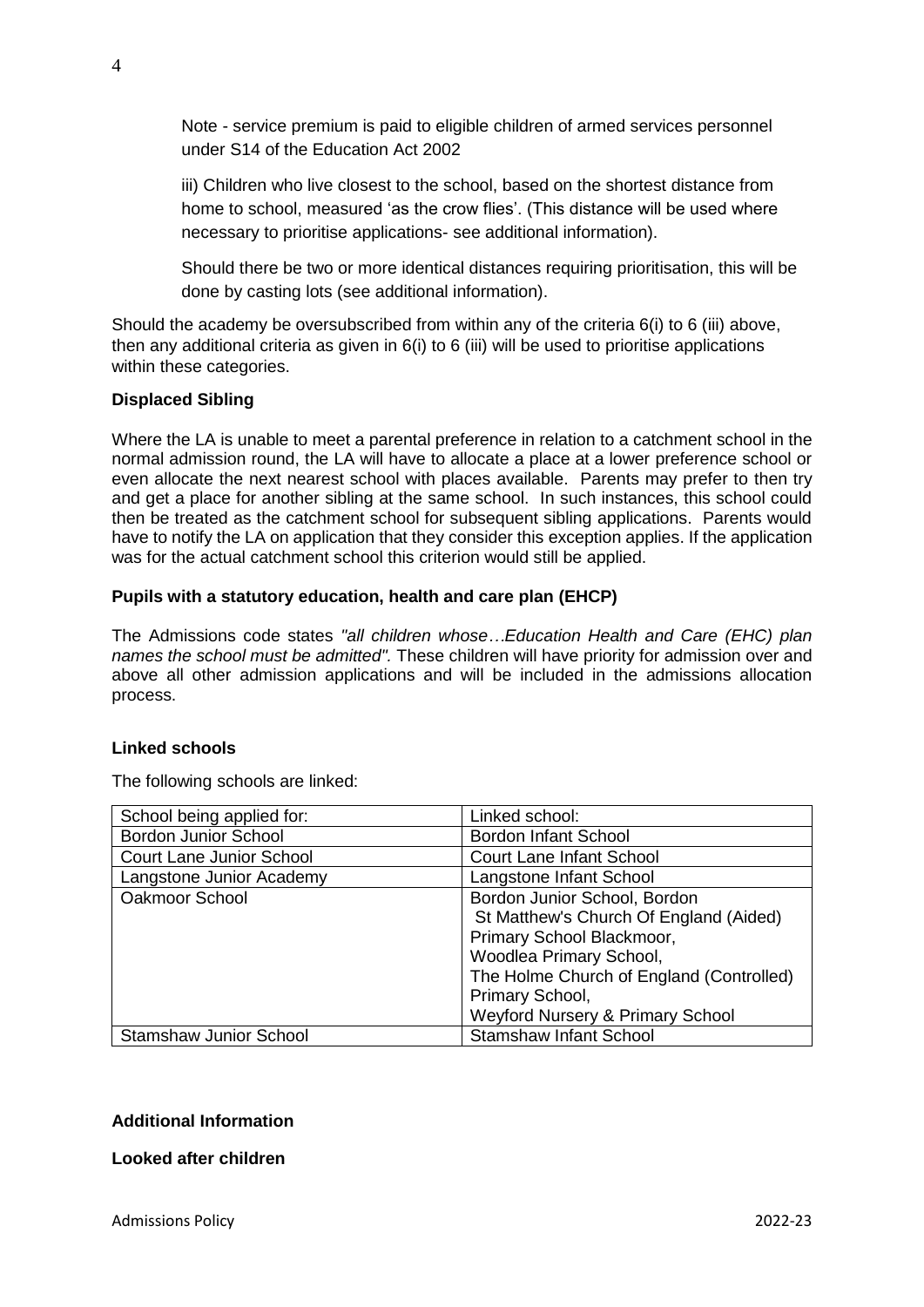A "looked after child" is a child who is in a) the care of a local authority, or b) being provided with accommodation by a local authority in the exercise of their social services functions (Section 22(1) of the Children Act 1989) at the time of making an application to a school. A child is regarded as being in state care outside of England if they were in the care of or were accommodated by a public authority, a religious organisation, or any other provider of care whose sole or main purpose is to benefit society.

This includes children who were adopted under the Adoption Act 1976 (Section 12 Adoption orders) and children adopted under the Adoption and Children Act 2002(Section 46 adoption orders).

Child arrangements orders are defined in Section 8 of the Children Act, as amended by Section 12 of the children and Families Act 2014. Child arrangements orders replace residence orders and any residence order in force prior to 22/4/14 is deemed to be a child arrangements order.

Section 14A of the Children Act 1989 defines a "special guardianship order" as an order appointing one or more individuals to be a child's special guardian/s.

# **Medical, physical, psychological or social need**

Occasionally there will be a very small number of children for whom exceptional social or medical circumstances apply which will warrant a placement at a particular school. The exceptional social or medical circumstances might relate to either the child or the parent/carer. Supporting evidence from a professional is required such as a doctor and/or consultant for medical cases or a social worker, health visitor, housing officer, the police or probation officer for other social circumstances. This evidence must confirm the circumstances of the case and must set out why the child should attend a particular school and why no other school could meet the child's needs.

Providing evidence does not guarantee that a child will be given priority at a particular school and in each case a decision will be made based on the merits of the case and whether the evidence demonstrates that a placement should be made at one particular school above any other.

Common medical conditions and allergies can usually be supported in all mainstream schools, therefore priority under a school's exceptional medical criterion would not normally be given for these. Some mainstream schools have units attached which provide specialist provision for children with an education, health and care plan which names the school. The facilities in these units are not normally available to children in the mainstream school and as such priority under a school's exceptional social or medical criterion would not normally be agreed for a mainstream place on the basis of a specialist unit being attached to the school.

In addition, routine child minding arrangements would not normally be considered to be an exceptional social reason for placement at a particular school.

We reserve the right to refer medical evidence to our designated medical officer, where necessary, to assist us in making a decision about medical priority for a school place.

If your child or a family member has a significant medical, physical, psychological or social need that you would like taken into account when places are allocated, please tick the relevant box on the application form and attach supporting evidence to your form.

Failure to attach supporting evidence will delay the progress of your application and result in it not being considered under this criterion. It is your responsibility to provide the necessary evidence to support your application. All information given will be treated confidentially. If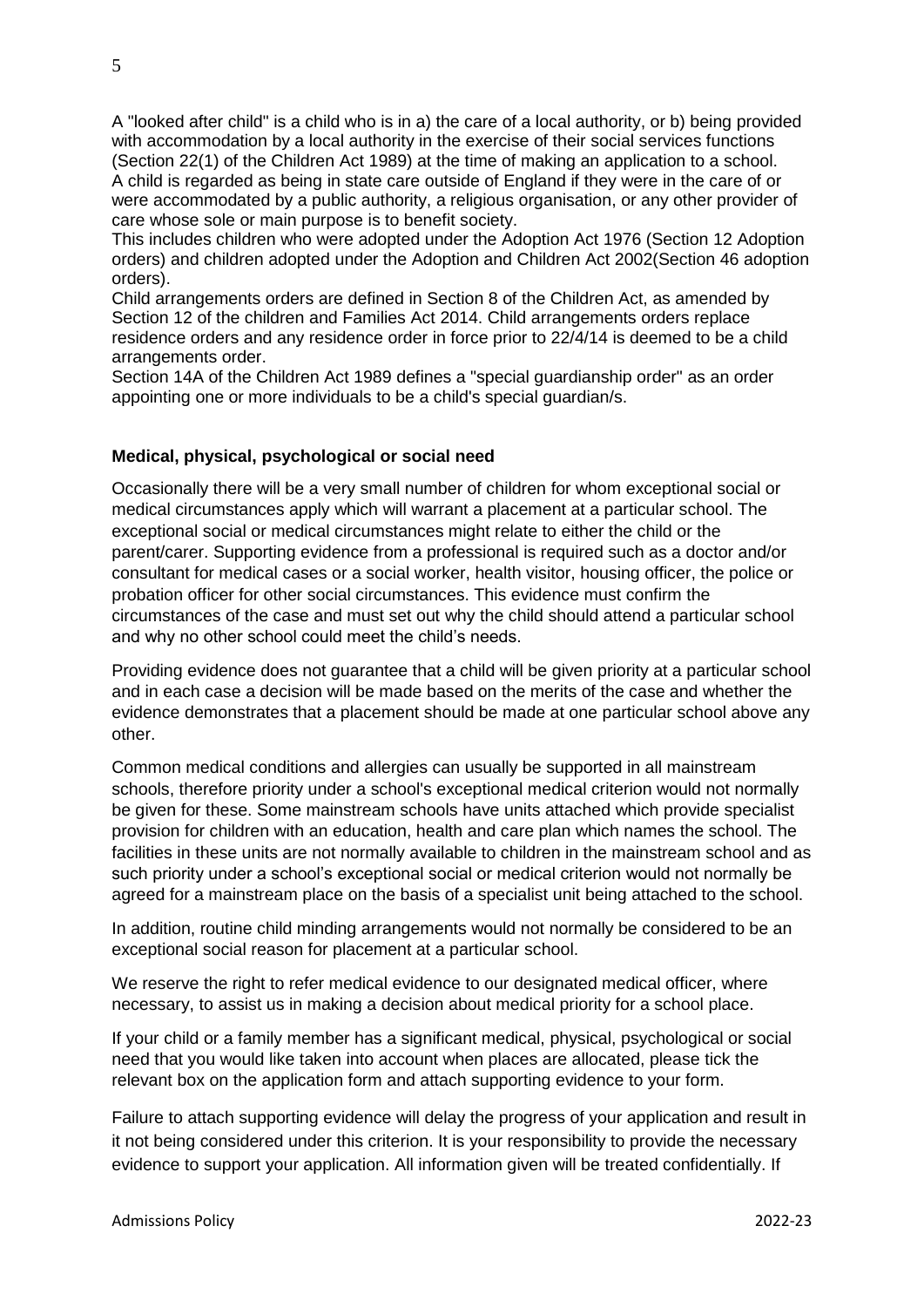you are in any doubt about whether or not to include details, please contact the Admissions Service for further advice.

# **Catchment Areas**

A catchment area is a geographical area defined by the Trust. The idea of having a catchment area is to give some priority for the admission of children living in the local area of the school. Please note: living in the catchment area does not guarantee a place at the school. Your catchment area is determined by your home address (the child's permanent residence).

You can find details of catchment areas at the following sites for:

# Portsmouth:

[https://www.portsmouth.gov.uk/services/schools-learning-and-childcare/schools/infant-junior](https://www.portsmouth.gov.uk/services/schools-learning-and-childcare/schools/infant-junior-and-primary-school-information/)[and-primary-school-information/](https://www.portsmouth.gov.uk/services/schools-learning-and-childcare/schools/infant-junior-and-primary-school-information/)

#### **Hampshire**

[https://www.hants.gov.uk/aboutthecouncil/informationandstats/opendata/opendatasearch/sc](https://www.hants.gov.uk/aboutthecouncil/informationandstats/opendata/opendatasearch/schoolcatchment) [hoolcatchment](https://www.hants.gov.uk/aboutthecouncil/informationandstats/opendata/opendatasearch/schoolcatchment)

#### West Sussex

[https://www.westsussex.gov.uk/education-children-and-families/schools-and](https://www.westsussex.gov.uk/education-children-and-families/schools-and-colleges/school-places/apply/starting-school-places/#find-your-catchment-area-school-and-other-local-schools)[colleges/school-places/apply/starting-school-places/#find-your-catchment-area-school-and](https://www.westsussex.gov.uk/education-children-and-families/schools-and-colleges/school-places/apply/starting-school-places/#find-your-catchment-area-school-and-other-local-schools)[other-local-schools](https://www.westsussex.gov.uk/education-children-and-families/schools-and-colleges/school-places/apply/starting-school-places/#find-your-catchment-area-school-and-other-local-schools)

# **Sibling links**

A sibling link is defined as a child's brother or sister (living in the same household) already on roll and attending the school you have applied to or at an adjacent infant/junior school and who will still be attending the school the following academic year. This category includes step-brothers/step-sisters; adoptive/foster brothers/sisters living in the same household or children whose parents are married or cohabiting and live together within the same household. This does not include siblings who live in a different household. If you have twins, triplets, etc in the same household who are due to transfer into the same year group, please be aware that should the admission limit of a school be reached by admitting one child, your other child(ren) will be offered a place at the same school, with the exception of children who are not twins, triplets etc. being admitted to classes subject to infant class size regulations (YR, Y1 or Y2). Please note: a sibling link at the school does not guarantee admission to the school.

# **Staff and Children of Staff**

Staff' includes all those on the payroll of the school. 'Children of staff' refers to situations where the staff member is the natural parent, the legal guardian or a resident step parent.

### **Distance criterion**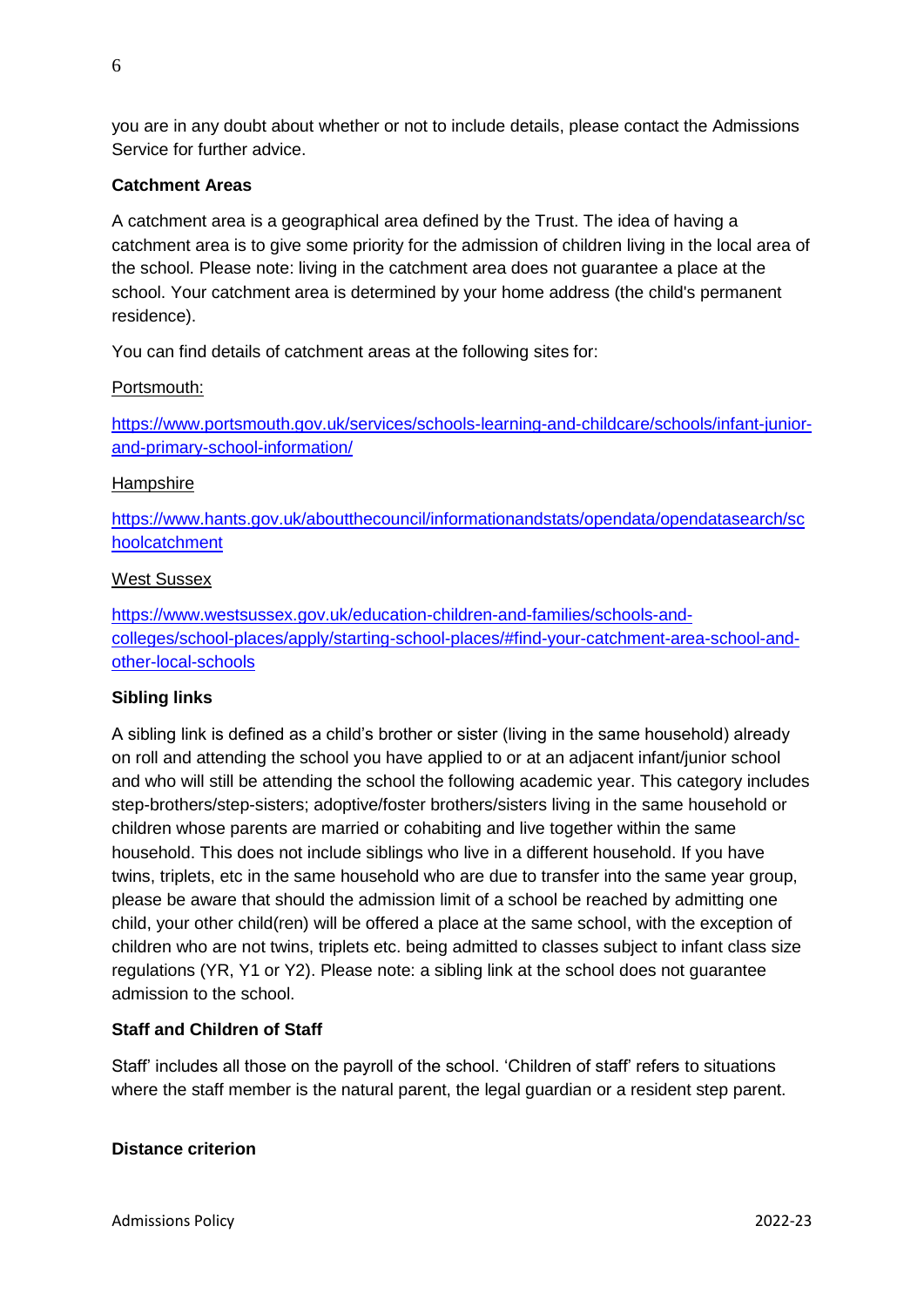Where it is necessary to prioritise applications the criterion will be prioritised based on the methodology adopted by the Local Authority.

In Portsmouth, this is the shortest distance from the child's home to school, measured in a straight line 'as the crow flies'. Distances will be measured using the council's Geographical Information System (GIS) department. The Local Land and Property Gazetteer (LLPG) unique property reference co-ordinates will be used to represent the school, whilst home coordinates will be primarily derived from the LLPG, with Ordnance Survey's ADDRESS-POINT® product used as support. Should there be two or more identical distances, the prioritisation will be done by casting lots. The Admissions Service will arrange for this to be carried out by the LA's Democratic Services who are independent of the school and the admissions process.

In Hampshire, straight line distance will be used to prioritise applications; applicants living nearer the school have priority. Distances will be measured from the Ordnance Survey home address point to the school address point using Hampshire County Council's Geographic Information Systems (GIS). Distances to multiple dwellings will give priority to the ground floor over the first floor and so on. On individual floors, distances will be measured to the stairs leading to the communal entrance. Where two or more applicants are equidistant, random allocation will be used to allocate the place. An explanation of the random allocation procedure is available on the Hampshire County Council website

In West Sussex, a straight line distance is used as a tie-break. All distances are measured by a straight line from the school to the child's home address, using Ordnance Survey data within the curtilage of the property.

# **Fair Access Protocol**

Each Local Authority operates a Fair Access Protocol which prioritises admissions for certain categories of school age children. This protocol relates to admission applications throughout the year (but not the transfer of Year 6 pupils from primary/junior to secondary schools in September 2022/23). The protocol takes priority above the school's admission policy for those on a waiting list and the LA may require the school to admit above their published admission number.

# **Appeals**

All applicants refused a place have a right to appeal to an independent appeal panel constituted and operated in accordance with the School Admissions Appeal Code.

Appellants in the normal admissions round should contact the University of Chichester Academy Trust by 21st May 2022. In-Year applicants can contact the University of Chichester Academy Trust at any time having received a refusal letter from the academy. Information on how to appeal and the timetable for the appeals process is on the Trust website at [www.unicat.org.uk.](http://www.unicat.org.uk/) The exception to this is those appealing for a school in Portsmouth LA who should contact Portsmouth City Council Admissions.

# **Waiting lists**

All parents who have been refused a place at the school will have the option to indicate their